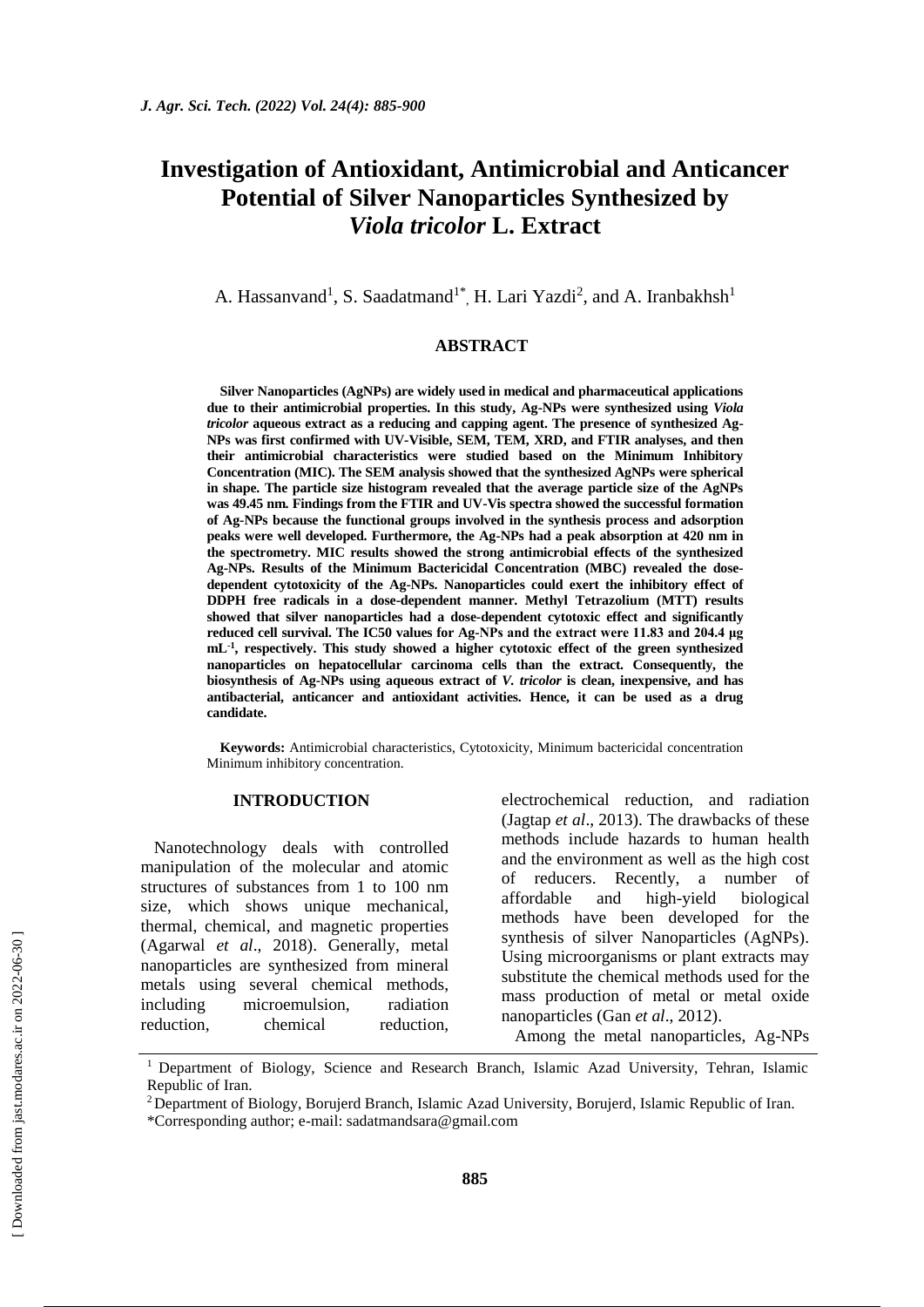

have attracted special attention due to their strong antimicrobial effects. Ag-NPs are highly important for medical usages (antibacterial dressings, dental substances, sunscreen lotions, tracheal tubes, urinary catheters, etc.), the textile industry, and water refinery due to their antibacterial properties. The function of Ag-NPs is affected by their size, shape, concentration, and chemical composition(Chand *et al*., 2019). Given their high surface-to-volume ratio, the antibacterial effect of Ag-NPs is very superior to silver particles. Ag-NPs damage the cellular membrane and inhibit bacterial DNA replication and free radicals or reactive oxygen species(Rashid *et al*., 2016).

Antibacterial action of Ag-NPs is mediated by several generally accepted mechanisms (depicted in Figure 1). The three most important routes of antimicrobial action of AgNPs are as follows: 1) Accumulation and disruption of the extracellular polymers of the bacterial biofilm; silver ions (Ag+) could also biochemically alter the biofilm overall adherence, structure, and porosity; 2) AgNPs adhere to bacterial cell surface resulting in microbial membrane disruption, altered transmembranar transport, cellular content leakage, and bacterial death, and 3) Ag-NPs penetrate bacterial cell wall and access microbial cytoplasm, where they can interact with the organelles, cytosolic molecules (as free amino acids, peptides, and enzymes) and bacterial cytoskeleton. The direct action of Ag-NPs and Ag+ results in alteration of several metabolic pathways, bacterial organelles dysfunction (mainly mitochondria), ROS generation and bacterial DNA alteration, ultimately causing cell death (Tăbăran *et al*., 2020) .

Nanoparticles may be synthesized using green synthesis methods, also known as the biocompatible methods (Ravichandran *et al*., 2019), in which plant extracts are used due



**Figure 1.** Schematic representation of the known mechanism(s) of antibacterial action of Ag-NPs and released ionic silver (Tăbăran *et al*., 2020).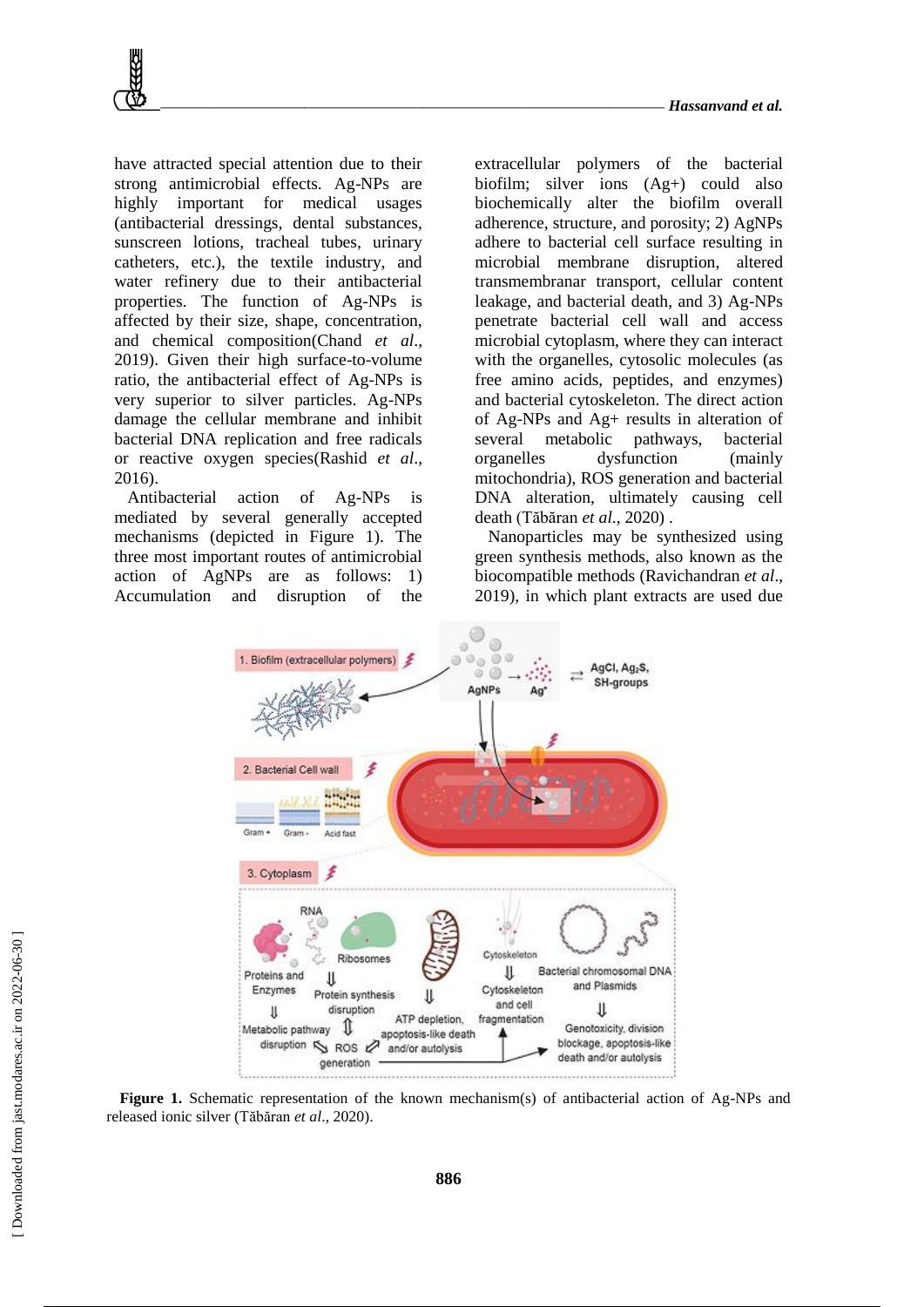to the presence of different metabolites, such as emulsifiers and fixators for the synthesis of nanoparticles, and are less costly and biocompatible, with a high yield. Moreover, plants are appropriate choices for the synthesis of nanoparticles since they do not require special growth conditions and special nourishments. Moreover, they contain terpenes, flavonoids, ketones, aldehydes, amides, and carboxylic acids, which directly reduce the ions and form Ag-NPs (Chand *et al*., 2020). Today, several plants, including *Abutilon indum*, *Erythrina indica, Ocimum tenuiflorum, Melia dubia, Ziziphora tenuior, Acalypha indic*, and *Solanum tricobatum,* are used in the synthesis of Ag-NPs using green synthesis methods, as these plants could reduce silver ions in very small sizes. Different plant organs, such as leaves, roots, flowers, fruits, and seeds, may be used depending on the type of nanoproducts (Ruttkay-Nedecky *et al*., 2017). In a study by Rashid *et al.* (2016), the extract of *Artemisia marschalliana* Sprengel (sagebrush) with strong reducing compounds was used for the synthesis of Ag-NPs (Patra *et al*., 2016).

As a major species of the genus Viola, *Viola tricolor* L. is a traditional plant belonging to the Violaceae family. It has long been used in Europe for the treatment of various diseases, including pulmonary inflammatory disease, inflammatory skin disorders, epilepsy, dyspnea, rheumatism, and asthma. This plant is rich in mucilage, flavonoids such as rutin, violantin, violaxanthin, violaquercetin, anthocyanidin glycosides, and some saponins, ascorbic acid, alpha-tocopherol, alkaloids, and essential oils, with considerable antioxidant activity (Ebrahimzadeh *et al*., 2010).

Many plants of the Violaceae family have been used in traditional remedies, and these plants contain several cyclotide compounds with strong cytotoxic effects In general, bioactive plant cyclopeptides are interesting candidates for drug development. Cyclotides have a range of interesting bioactivities, including uterotonic, anti-HIV, anti-fungal, cytotoxic, anti-bacterial, nematocidal, molluscicidal, hemolytic, neurotensin antagonistic, insecticidal, and trypsin inhibitory activities. (Tang *et al*., 2010)

Due to their reducing role in the biosynthetic process of Ag-NPs and the important role of flavonoids in the extract of *V. tricolor*, this study aimed to evaluate the high potential of the extract of *V.tricolor* in the biosynthesis of silver nanoparticle and investigate the crystallographic structure and size of the synthesized Ag-NPs, and the effects of these nanoparticles on hepatocellular carcinoma and some bacterial strains.

# **MATERIALS AND METHODS**

# **Collection, Identification, Storage, and Extraction Methods**

The wild species of *V. tricolor* were supplied from the Agricultural Jihad Research Center of Lorestan Province, Iran. Flowers of the plant were first washed with distilled water, dried in the airflow, powdered using an electric mill, and then stored in glass vessels. To prepare the extract, 10 g of the flower powder was added to 100 mL of distilled water and then placed in a Ben Marie device (at 70°C for 45 minutes). The prepared aqueous solution was cooled, passed through Whatman filter papers, and stored at 4°C until the synthesis of AgNPs.

# **Preparation of Silver Nanoparticles**

Silver nitrate was used as a precursor for the synthesis of Ag-NPs by adding 40 mL of *V.tricolor* flower (10 g) extract to 10 mL of 0.1 M silver nitrate solution at room temperature. The solution was placed on a magnetic stirrer for 24 hours and then centrifuged at 14,000 rpm for 15 minutes. The formation of NPs resulting from  $AgNO<sub>3</sub>$ reduction was monitored by observation of the color change (the color of the samples changed from reddish to grey) in the mixture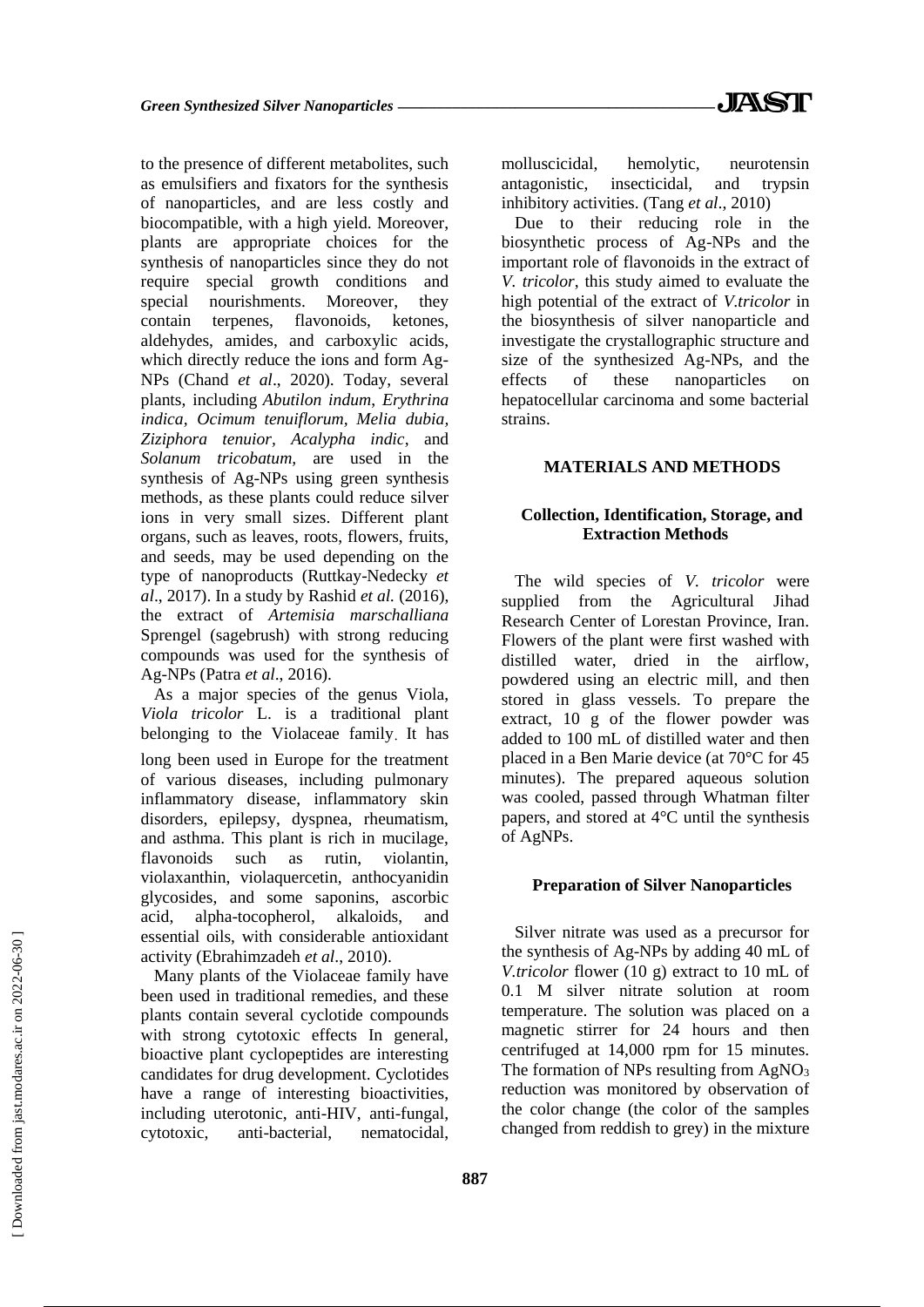after the overnight incubation at room temperature. The nanoparticle precipitate was washed using sterile distilled water to remove contaminants and, finally, the precipitate was dried at room temperature (Chand *et al*., 2020).

# **Characterisation of Silver Nanoparticles**

# **UV-Vis Spectrometry Analysis**

Two hours after adding the extract to silver nitrate and changing the solution color, Ag-NPs were analyzed using a UV-Vis spectrometer (Agilent, Spectrophotometer, USA) at wavelengths of 200-700 nm. Figure 2 shows the UV-Vis spectral characteristics of the plant extract, silver nitrate solution, and the mixture of the plant extract with silver nitrate. The difference in the spectrum curves can be attributed to the stimulation of plasmon surface vibrations due to the presence of silver nitrate in the reaction mixture(Mousavi *et al*., 2018).

# **EDX, SEM, TEM and XRD Analyses**

To evaluate the properties of the synthesized nanoparticles using aqueous extract of Pansy, various analysis techniques including, scanning electron microscope (Model QUANTA 200, USA), and transmission electron microscopy (Model CM10 made by PHILIPS Germany) were used. Preliminary analyses of Ag-NPs were performed using an X-ray Energy scattering Detector (EDX) (Model VEGA3.Tescan) (Ravichandran *et al*., 2019). XRD (Philips X'PERT PROMPD) measurements were performed on an advanced BrukerD8 instrument using Cu Kα anode ( $λ = 0.1542$ ) nm) with a voltage of 45kV and a current of 40 mA on a glass slide coated with a drop of nanoparticle solution.

#### **FTIR Analysis**

Fourier Transform Infrared (FTIR) spectroscopy was carried out for predicting responsible groups for NPs synthesis and stabilization. FTIR was used to identify the functional groups of potential biomolecules (responsible for reducing silver ions and the agents covering Ag-NPs). Infrared (IR) spectra of the samples were recorded using the FTIR (FTIR Perkin Elmer Model 10.02.00) device.

# **Evaluation of Antimicrobial Activity**

The antibacterial and antifungal activities of Ag-NPs were investigated by the agar well diffusion method. Standard and clinical microbial strains of Gram-positive and



**Figure 2.** UV–Vis spectra of AgNPs: (a) *V. tricolor* extract, and (b) Ag-NPs solution.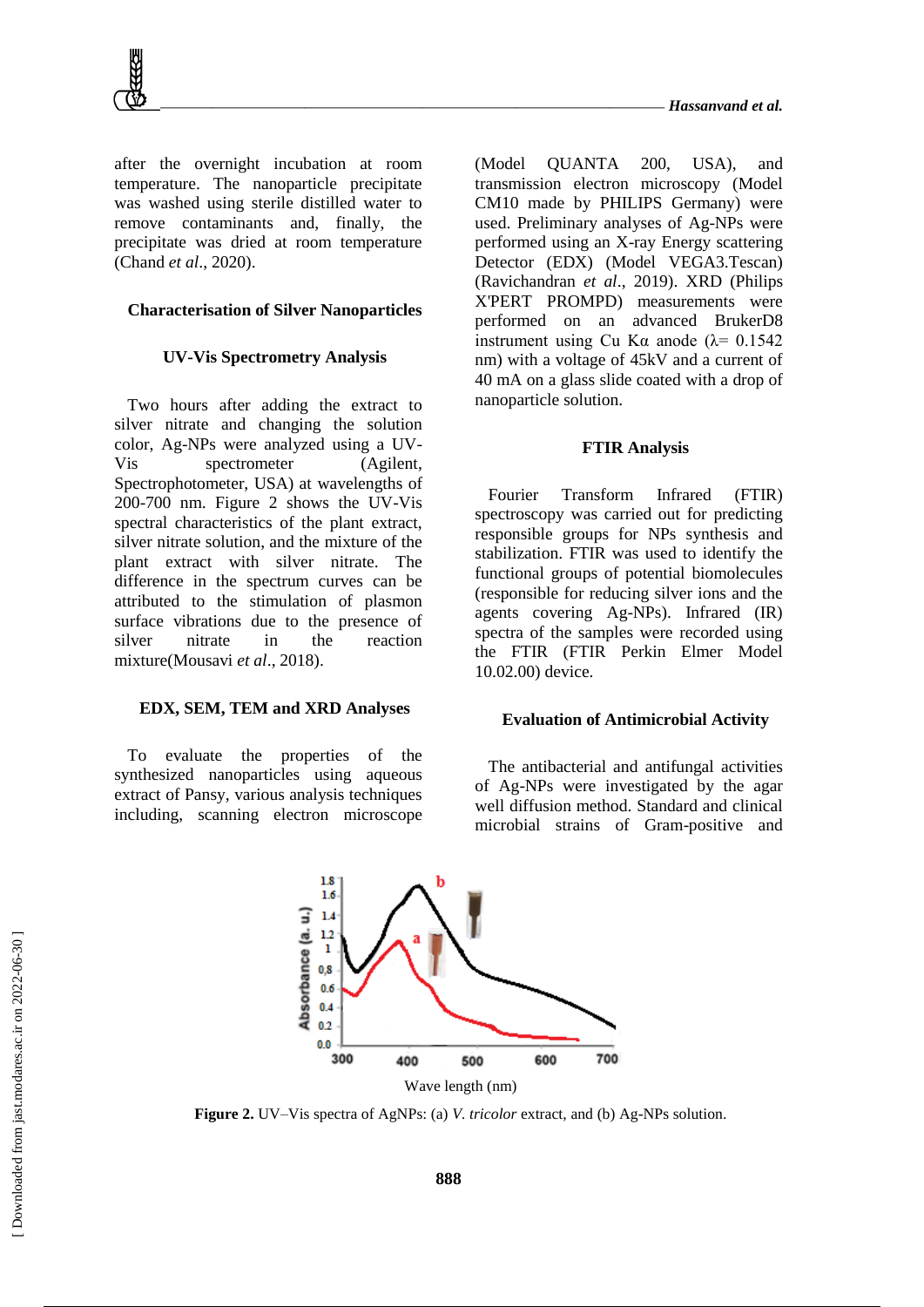Gram-negative bacteria, such as *Escherichia coli* (PTCC1330), *Staphylococcus aureus* (PTCC 1112), *Pseudomonas aeruginosa* (PTCC 1074), *Salmonella typhi* (PTCC 1639), *Staphylococcus saprophyticus* (ATCC 15305), *Bacillus cereus* (PTCC1556), *Klebsiella pneumoniae* (PTCC 1053), *Candida albicans*, and *Candida glabrata,* were obtained from the Iranian Research Organization for Science and Technology (IROST). Then, 100 µL of each microbial suspension (5.5 McFarland) was poured on a plate containing Müller Hinton Agar (MHA) for bacteria and Sabouraud Dextrose Agar (SDA) for fungi and cultured in three directions with sterile swabs. Using a sterile Pasteur pipette used for making wells, five holes with an approximate diameter of 7 mm and a distance of 2 cm were made on the surface of each cultured plate, and 1 mL of each prepared dilution of Ag-NPs was poured at different concentrations (100, 500, and 1,000  $\mu$ g mL <sup>1</sup>) in each well with a sampler. Amikacin, an antibacterial antibiotic, and amphotericin B, an antifungal agent, were used as positive controls. Different concentrations of Ag-NPs in wells 1, 2, and 3, plant extract in well 4, and amikacin or amphotericin B in well 5 were used as positive controls. Then, bacterial culture media were incubated at 37°C for 24 hours, and fungal culture media were incubated at 28°C for 48 hours. This operation was repeated four times for all four samples, and then the diameter of the impermeability hallo was calculated in millimeters (Keshari *et al*., 2020).

# **Minimum Inhibitory Concentration (MIC) and Minimum Bactericidal Concentration (MBC)**

MIC was determined using the microdilution method according to guidelines of the Clinical and Laboratory Standards Institute (CLSI). Different dilutions were prepared from Ag-NPs solutions to achieve different concentrations. One mL of each dilution was added to 4 mL of Müller Hinton Broth (MHB) in sterile vials. Freshly cultured cells  $(100 \mu L)$  were inoculated into each tube at a light density of 0.5 McFarland. The test and control (no treatment) tubes were incubated at 37°C for 24 hours. Then, 100 µL from all tubes was spread on plates containing agar medium by a Pasteur pipette, and the plates were incubated at 37°C for 24 hours. Next, bacterial growth was determined by measuring light density at 600 nm using a UV-Vis spectrophotometer. The plate containing a maximum of 10 tested bacterial colonies was considered as the MIC and the plate with no bacterial growth was assigned as the MBC. To determine the MBC, the tubes with no bacterial growth were cultured on MHA sheets and incubated at 37°C for 24 hours (Gilavand *et al*., 2020)**.**

# **Antioxidant Capacity of Silver Nanoparticles**

The antioxidant capacity of Ag-NPs was measured using the DPPH method to evaluate free radical scavenging activity (Bhakya *et al*., 2016). First, different concentrations of Ag-NPs (6.25, 12.5, 25, 50, and 100 μg mL<sup>-1</sup>) were mixed with 600 μL of 0.1 mM DPPH in a small test tube and incubated at room temperature in a dark place for 30 minutes. Afterward, the absorbance was measured by a spectrometer at a wavelength of 720 nm. Butylated Hydroxyanisole (BHA) was used as a positive control and ethanol as a blank. The following equation was used to calculate the degree of inhibition:

 $A (%) =100 \times [(A_{control} - A_{sample} / (A_{control})]$  (1) where A<sub>control</sub> is the absorbance of the control and Asample is the absorbance of the AgNPs.

# **Anticancer Activity of Silver Nanoparticles**

In this study, hepatocellular cell lines were obtained from the cell bank of Pasteur Institute of Iran and incubated in RPMI-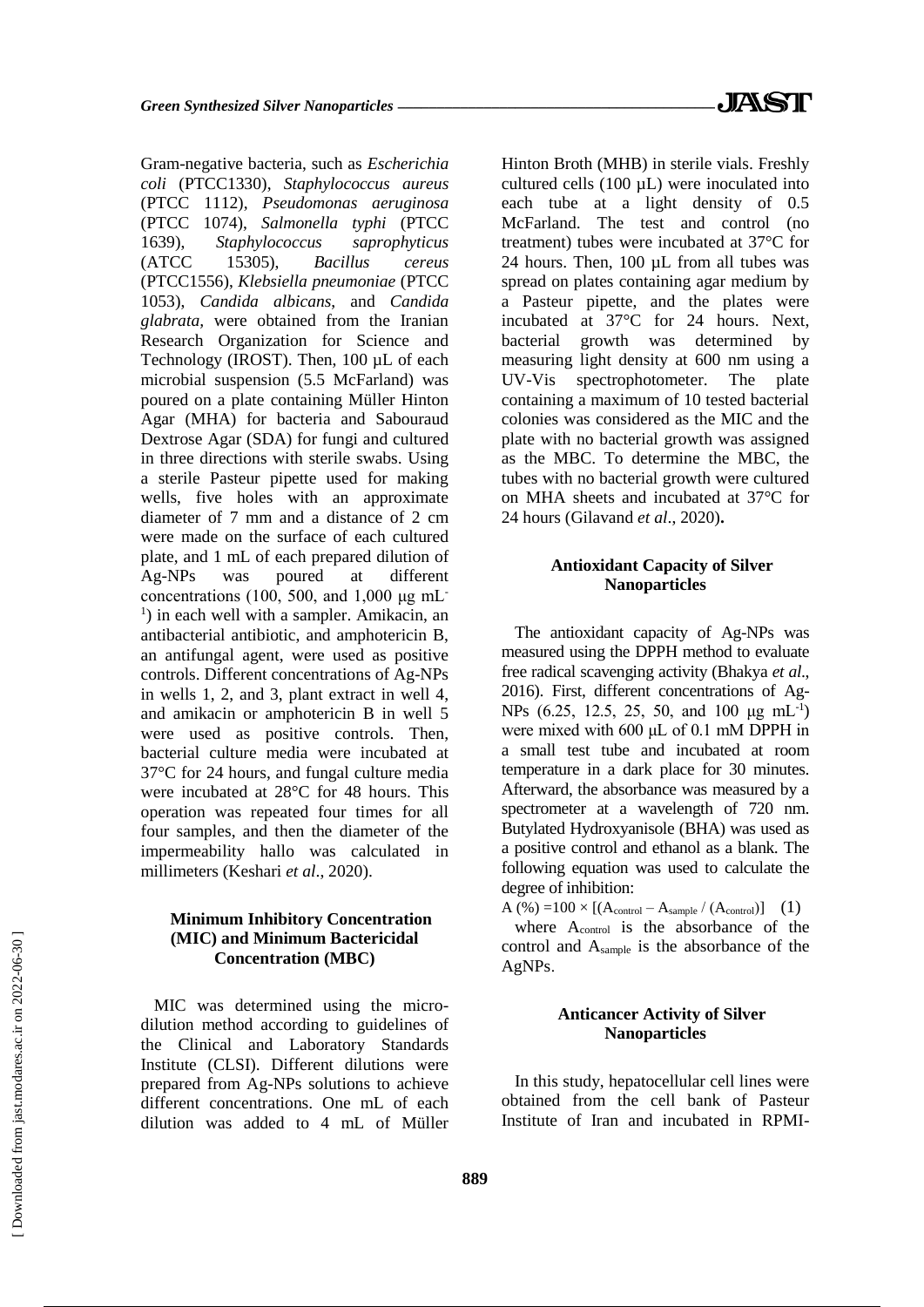1640 culture medium with 10% fetal bovine serum, 1% antibiotic, and 2 mM of Lglutamine at  $37^{\circ}$ C with 5% CO<sub>2</sub>. Next, the MTT colorimetric method was used to investigate the effects of AgNPs and the extract on the growth and proliferation of cells. At first, 200 μL of a prepared cell suspension from the cancer cell line and different concentrations of AgNPs and the extract were added to each well. After 24 hours of incubation, 20 μL of MTT dye with a concentration of 5 mg mL-1 was added to each well of a 96-well plate, followed by incubation for 4 hours. Then, the contents of the wells were carefully drained and substituted with 50 μL of Dimethyl Sulfoxide (DMSO). To ensure that dye particles were dissolved after 30 minutes of incubation, the optical density of the wells was read at 570 nm using an ELISA reader. The concentration that inhibited cell growth up to 50% was considered the IC50 (Mousavi *et al*., 2018). The cell survival rate (%) was calculated using the following formula:

Cell survival rate = 
$$
\left(\frac{\text{TreatedOD}}{\text{ControlOD}}\right) \times 100
$$
 (2)

The experiment was performed as a completely randomized design with four replications. Data were analyzed statistically by SAS software, and means were compared using Duncan's test.

# **RESULTS AND DISCUSSION**

# **Confirmation of Silver Nanoparticle Synthesis**

AgNPs were synthesized by the green method by reducing silver ions using the extract of *V. tricolor*. The first sign that confirmed the biosynthesis of the nanoparticles was a gradual change in the color of the reaction solution. By adding *V. tricolor* extract to the silver nitrate solution, after a few minutes, the color of the samples changed from reddish to grey. This color change indicated the formation of silver

nanoparticles. The first sign of silver nitrate reduction and the formation of Ag-NPs in the solution was the change of color. Using plants for the synthesis of Ag-NPs is costeffective and has attracted significant attention to avoid use of harmful chemicals.

Plant extracts contain organic compounds, such as polyphenols, alkaloids, flavonoids, and anthocyanins, which have a powerful reducing function in the synthesis of Ag-NPs (Patra *et al*., 2016) and stabilize the nanostructures under reaction conditions. In this study, *V. tricolor* extract was used for the biosynthesis of Ag-NPs for the first time.

Figure 2 (a-b) shows the UV-Vis spectra of AgNPs and *V. tricolor* extract, respectively. As seen in Figure 2-b, a known adsorption signal at 420 nm is attributed to the formation of Ag-NPs. The maximum absorption peak of Surface Plasmon Resonance (SPR) of Ag-NPs in the obtained curve is seen between 400 and 450 nm. Continuous intensification of adsorption as a function of time indicates the reducing power of the extract. The color change and the difference in spectrum curves can be attributed to the stimulation of plasmon surface vibrations in the nanoparticles and the reduction of silver ions by the plant extract. The surface plasmon is caused by the excitation of cumulative charge fluctuations at the metal-dielectric interface. The results of this study are consistent with other studies. Keshari *et al* (2020) also proved that the resonant peak of Ag-NPs lies around this area.

# **Physicochemical Characteristics of Silver Nanoparticles**

#### SEM, TEM and EDX Analysis

Microscopic techniques such as SEM and TEM were utilized to characterize the morphology of nanoparticles. The SEM analysis showed that the synthesized Ag-NPs were spherical in shape (Figure 3a). To obtain a better resolution, the Ag-NPs were scanned using TEM (Figure 3-b). The particle size histogram revealed that the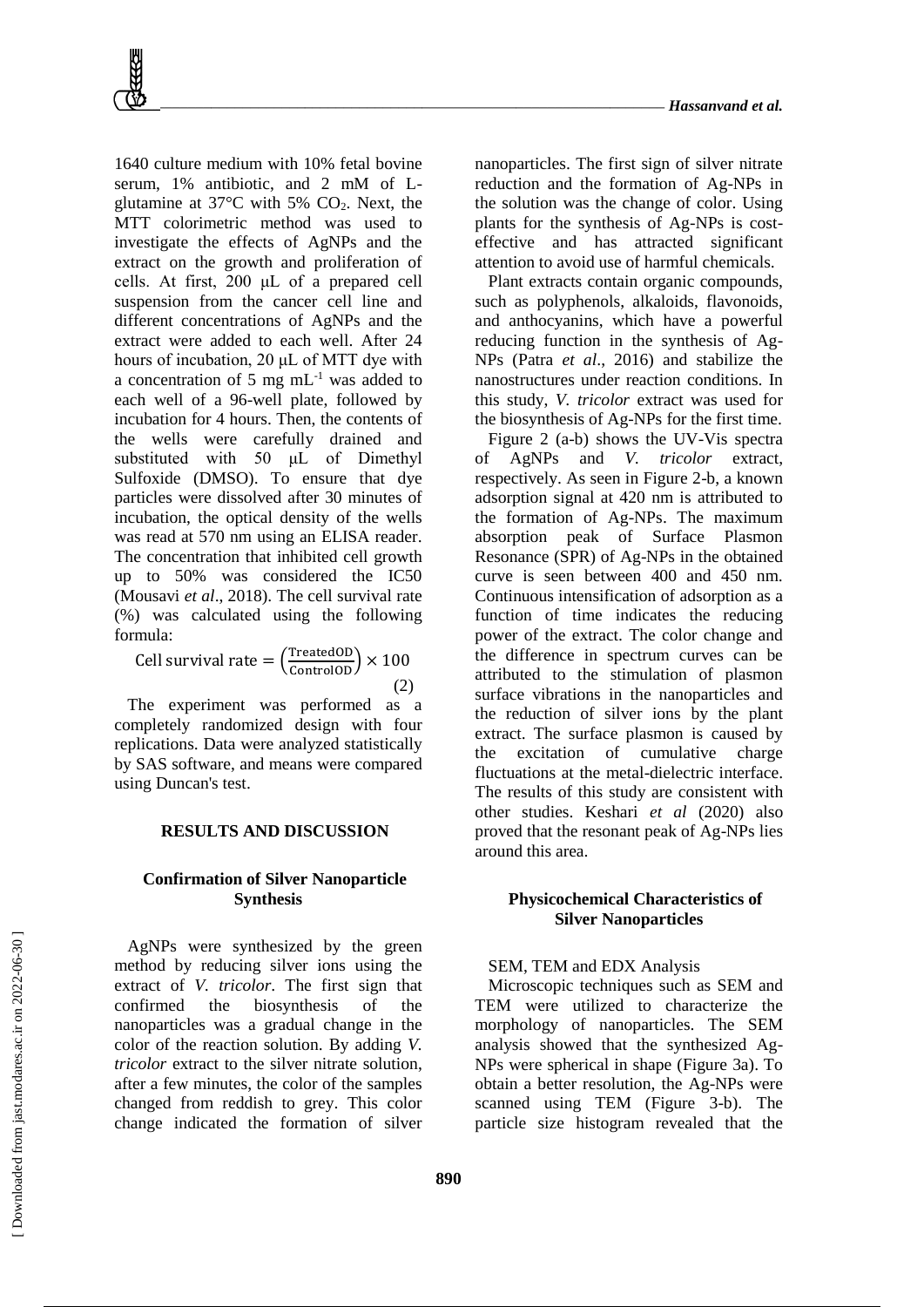

**Figure 3.** Electron microscopy analysis of biosynthesized Ag-NPs: (a) SEM micrograph, (b) TEM image, (c) A particle size distribution histogram from the SEM images, and (d) EDX spectrum**.**

mean size of the particle was 49.45 nm with 10.72 nm standard deviation (Figure 3-c). The size of nanoparticles ranged from 30 nm to 90 nm with maximum percentage of particles of 50–55 nm sizes, which was consistent with previous data (Poinern *et al*., 2013).

Comparison of the present study with other studies reveals that the size of the synthesized nanoparticles is affected by temperature, pH, duration of reaction, electrostatic force, concentrations of the saline solution, and plant extract interaction. Thus, according to the findings of Markus *et al*. (2017), the reaction occurs thanks to the interaction of concentrated silver nanoparticles with plant-derived organic compounds such as proteins and polysaccharides.

The quality and characteristics of the quantitative elements engaged in the synthesis of nanoparticles were determined using the EDX microanalysis. EDX analysis of the nanoparticles revealed that the most prominent peak appeared in 3.2kV, as well as a shoulder at 3.3kV. Strong signals at 3 KeV confirm the formation of the Ag-NPs in the solution (Figure 3-d). Signals of silver at 2-4 KeV in the biosynthesis of Ag-NPs using other plants have been reported by Ajitha *et al*.( 2015) and Yuan *et al*.(2017). Other peaks like C and Cl may be assigned to X-ray emission from the biomolecules found in the violet flower aqueous extract (Khoshnamvand *et al*., 2019). The EDX spectrum reveals the relative silver (43.9%), carbon (35.8%), nitrogen, (13.83%) chlorine (4.72%) and oxygen (2.1%) contents.

# **XRD Analysis**

Figure 4 shows the crystalline properties of Ag-NPs synthesized with *V. tricolor*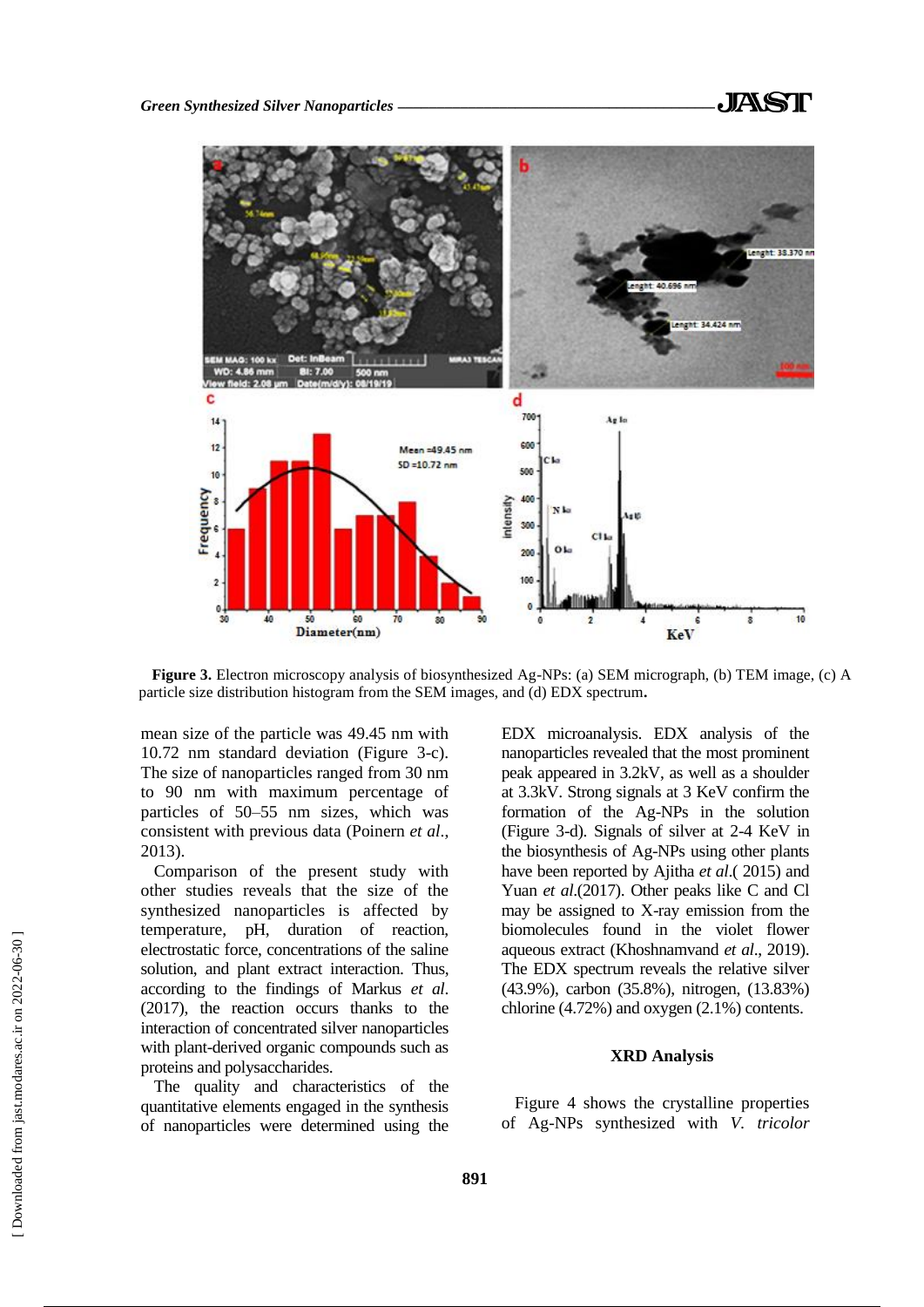

**Figure 4.** XRD images of Ag-NPs synthesized with *V. tricolor* extract.

extract and studied by XRD. Sharp peaks show the production of a highly crystalline material under the synthesis conditions, and the width of the strips infers the synthesis of nanoscale particles. Moreover, this model confirms the material purity and the crystalline phase. Silver diffractions at 38.2°, 44.5°, 64.3°, and 77.5° belong to the crystal plates (111), (200), (220), and (311), respectively (Anandalakshmi *et al*., 2016). On the other hand, the two weak diffractions at 32.3° and 46.5° represent the presence of silver oxide (Dai *et al*., 2017). The small width of the diffraction pattern at the peak indicates the large crystalline size of the silver nanoparticles. The crystal size of nanoparticles was calculated to be 22 nanometers using the Scherer Equation (Equation C):

$$
D = k \times \lambda / \beta \times \text{Cos}(\theta) \tag{3}
$$

The results of the XRD pattern of Ag-NPs synthesized in this study are consistent with those of Moteriya *et al*. ( 2017)and Saravanakumar *et al*. (2017).

# **FTIR Analysis**

Characteristics of the nanoparticles were determined using the FTIR spectrum, which

was recorded to identify the possible interactions between silver and biologically active molecules involved in the synthesis of nanoparticles. Figure 5 shows the FTIR spectrums of the extract and Ag-NPs samples within the range of  $500-4,000$  cm<sup>-1</sup>. Accordingly, the majority of bands are shared in both spectra due to the similar structural components. Yet, there are some differences in the location of peaks due to their dissimilar symmetrical environment and the existing interactions. The observed peak in  $3,400-3,500$  cm<sup>-1</sup> belongs to the hydroxyl functional group, which can result from phenolic groups and the absorbed moisture. Besides, the flexural vibration of the hydroxy group shows a peak in 1,620- 1,640 cm-1 . A small shoulder is observed in both spectra in the range of  $1,700 \text{ cm}^{-1}$ , which belongs to the C=O carbonyl group vibration. In the extracted sample, the observed vibrations in the range of 1,387, 1,268, and 1,054 cm-1 are caused by the stretching vibrations of C-C, C-N, and C-O. These vibrations are displaced slightly and detectable in the Ag-NPs spectrum due to the interaction of the stabilizer with the silver particles. The oxygen-metal (silver in this sample) vibrations show peaks in the range of 500-700 cm-1 . The stretching vibrations of the C-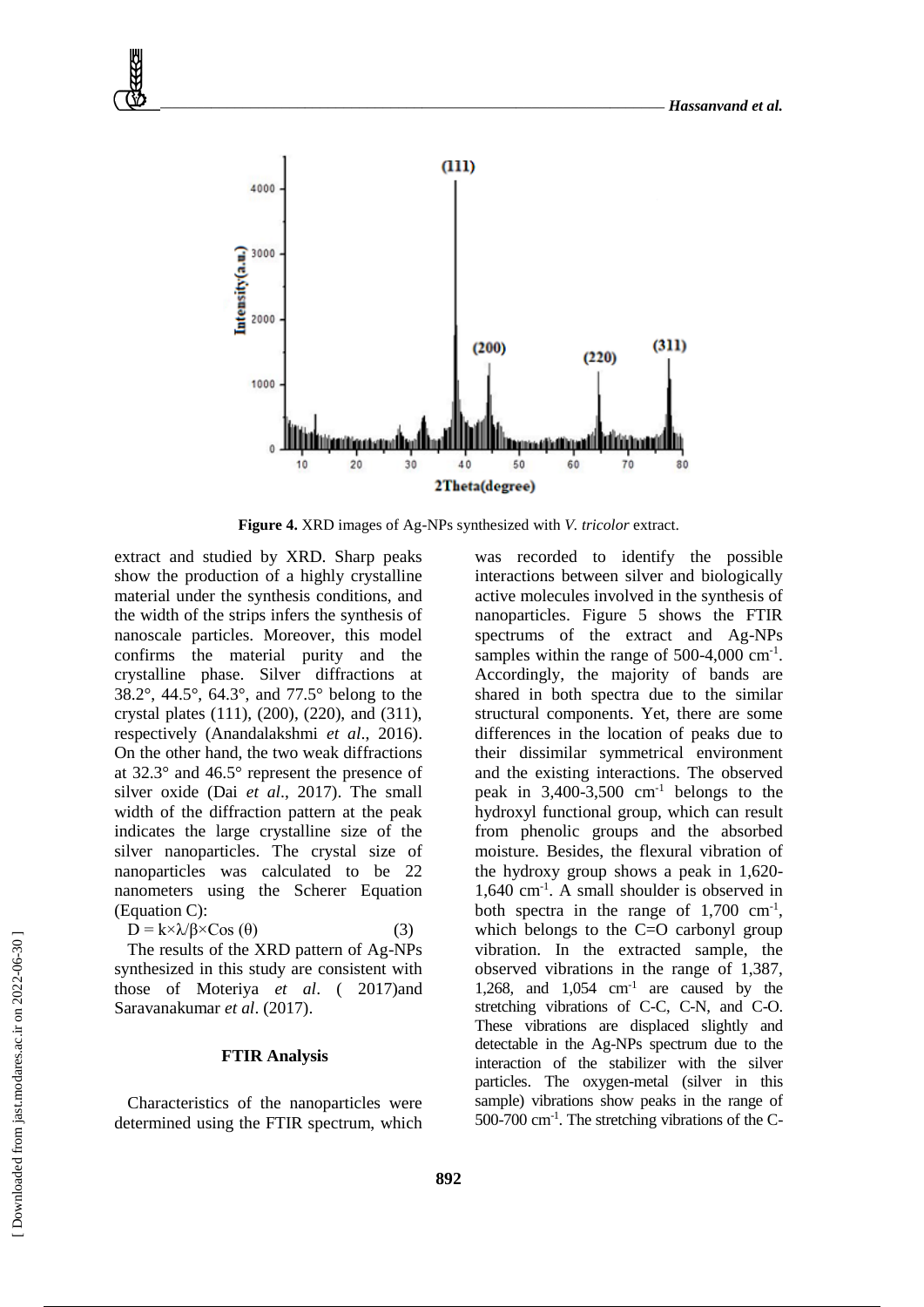

**Figure 6**. Investigation of DPPH radical inhibition in different concentrations of Ag-NPs synthesized by *V. tricolor*, flower Extract of *V. tricolor* and BHA.

H hydrocarbon structure result in peaks in 2,800- 2,900 cm-1 . The observed vibration at 2,300 cm-1 in the Ag-NPs sample may be attributed to  $CO<sub>2</sub>$ absorption during the FTIR sample tableting. As shown in Figure 5, the peaks of phenolic, amine, and carbonyl groups are observed in the spectrum of Ag-NPs, revealing the effect of these functional groups on the synthesis of Ag-NPs.This study was aimed to identify the functional groups and organic compounds in the sample. Bioactive compounds (flavonoids, proteins, exopolysaccharides, polyphenols, and alkaloids) in plant extracts can bind to Ag-NPs via multiple functional groups and, therefore, stabilize Ag-NPs (Siddiqui *et al*., 2017). Consequently, biologically active compounds of the plant can present a satisfactory condition for the synthesis and storage of Ag-NPs without using chemical catalysts or other stabilizers.

#### **Antioxidant Activity**

In this study, the effect of DPPH free radical scavenging by synthesized nanoparticles was assessed in comparison with BHA as an industrial antioxidant and positive control and water as a negative control. The results showed that free radical DPPH scavenging activity increased significantly with elevated concentrations of nanoparticles. At a concentration of 62.5 μg

mL-1 , the free radical scavenging activity is about 33.25%, which increased to about 63.75% at a concentration of 2000 μg mL<sup>-1</sup> (Figure 6). These results are in line with those of Jagtap *et al*. ( 2013) on DPPH free radical scavenging using Ag-NPs synthesized from *Rubia tinctorum* and Dauthal *et al*. ( 2013) on the antioxidant properties of gold and Ag-NPs produced from the apricot fruit extract. Both studies concluded that the antioxidant activity depended on the concentration of Ag-NPs. Most of the antioxidant effects of plant extracts were due to the presence of phenolic compounds such as flavonoids, phenolic acids, etc. Antioxidant activity in plant extracts plays an important role in the peroxide decomposition or free radical neutralization (Ahmed *et al*., 2016).

# **Antibacterial and Antifungal Activity**

As shown in Figure 8, the solution containing Ag-NPs exerted antimicrobial activity against both Gram-positive and Gram-negative bacteria. The results of Duncan's test indicated that the higher the concentration of the plant-derived AgNPs, the larger the diameter of the non-growth halo, with a greater diameter for *E. coli* than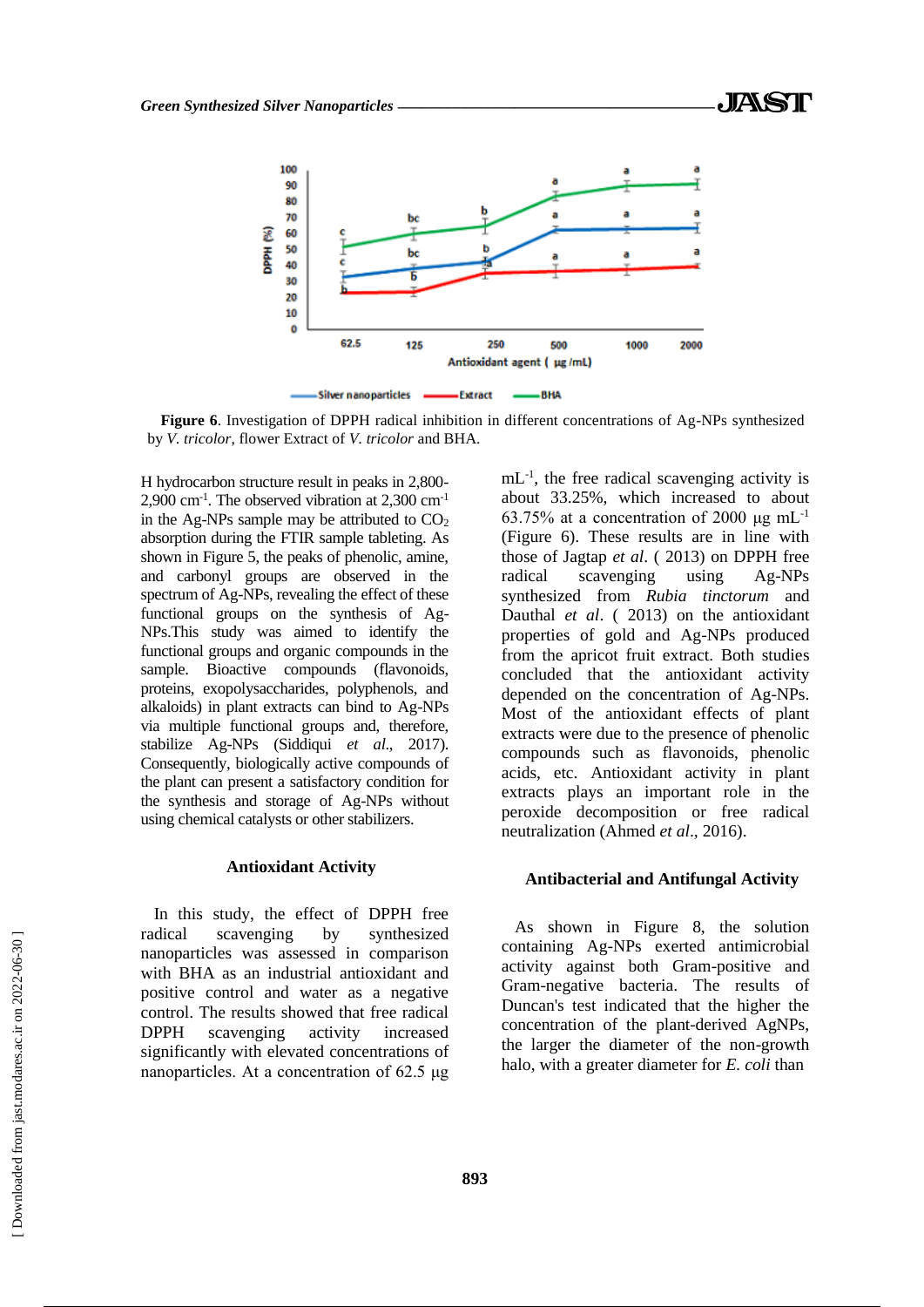







**Figure 7.** Comparison of different concentrations of Ag-NPs obtained from *Viola tricolor* plant on the diameter of the growth inhibition zone of a bacteria (a) and fungi (b**).**

those of the other studied bacteria at different concentrations of AgNPs. In this study, the maximum non-growth halo diameters in the Ag-NPs were 28, 15.5, 15, 17.25, 21.75, and 19.75 mm for *E. coli*, *S. typhi*, *K. pneumonia*, *P. aeruginosa*, *S*. *saprophyticus*, *B. cereus*, and *S. aureus*, respectively. Furthermore, there were no significant differences between 100 and 500 μg/mL of Ag-NPs in terms of non-growth halo diameters measured in *S. typhi*, *K. pneumonia*, *S. saprophyticus*, and *B. cereus* (Figure 7-a).

According to Figure 7-b, the largest nongrowth halo diameters were observed in *C. albicans* and *C. glabrata* at 1,000 and 500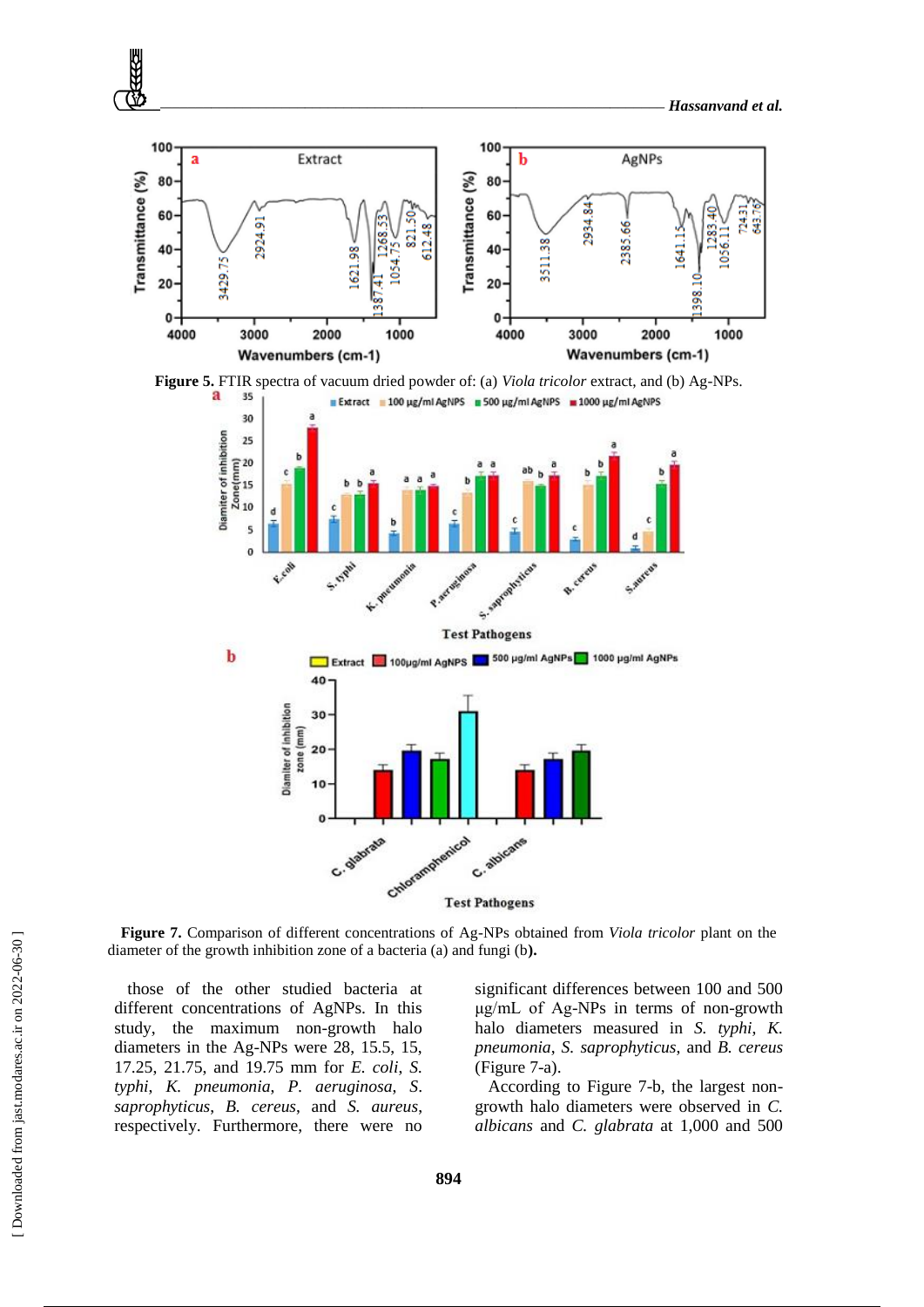

**Figure 8.** The effect of different concentrations of Ag-NPs and extract *V.tricolor* on bacteria and fungi: (A) *S. saprophyticus,* (B) *E. coli,* (C) *B. cereus* (D) *K. pneumonia*, (E) *S. aureus*, (F) *C. glabrata,* (G) C*. albicans,* (H) *S. typhi,* and (I) *P. aeruginosa.*

 $\mu$ g mL<sup>-1</sup> of Ag-NPs, respectively, and the extract presented the lowest diameter of the non-growth halo.

The antibacterial and antifungal properties of the *V. tricolor* extract have been reported in many previous studies, but, no study has so far examined the effect of nanoparticles synthesized using the extract of this plant. The mechanism of action of silver relates to their interaction with compounds of the Thiol group in the respiratory enzymes of the bacterial cell. The researchers also attributed the antimicrobial effect of Ag-NPs to the penetration of silver nanoparticles to the bacterial cytoplasmic membrane and its effects on the bacterial respiration chain, RNA, and DNA. Following the silver ion treatment, the cytoplasm membrane shrank and separated from the cell wall. Cellular contents were then released from the cell wall, and the cell wall was degraded (Rashid *et al*., 2016). Studies also suggested that AgNPs could interact with the sulfurcontaining proteins and inactivate the amino acids with disulfide bonds. Also, these particles might form pits on the cell wall making it easily permeable and, consequently, leading to bacterial kill(Chen *et al*., 2011).

The results of this study suggested that 1,000 and 500 μg mL-1 of Ag-NPs synthesized using *V. tricolor* extract had significant antimicrobial effects against the growth of *S. aureus* and *B. cereus*. However, our data reveal that the greenly synthesized Ag-NPs were significantly more effective against Gram-negative bacteria such as *E. coli*. Saravanakumar *et al*. ( 2017) also found a high antimicrobial effect of silver hydroxyapatite nanoparticles on both Grampositive and Gram-negative bacteria.

Ag-NPs cause the death of microbial cells by two mechanisms. A reason for the antimicrobial activity of AgNPs is that silver ions released from Ag-NPs bind to the functional biomolecules of microbial cells, such as oxygen, sulfur, and nitrogen, and lead to the death of bacterial cells (Agarwal *et al*., 2018). Furthermore, Ag-NPs destruct bacterial DNA and lead to bacterial death by producing oxygen free radicals and their binding to bacterial cells. The present results are in agreement with Chand *et al*. ( 2019), and Keshari, *et al*. ( 2020) who presented evidence of strong antibacterial properties of Ag-NPs synthesized from plant extracts. In the present study, the synthesized Ag-NPs showed strong antifungal activity against fluconazole-resistant Candida species, which corresponds to that of Nadagouda and Speth ( 2011).

# **MIC and MBC Determination**

In this study, the antibacterial activity of the AgNPs was investigated by the MIC method, where the bacterial strains were exposed to  $125-1,000$  μg mL<sup>-1</sup> of AgNPs. The results showed that AgNPs had antibacterial activity on all studied bacteria such that the lowest and the highest MICs of the extract belonged to B. cereus and K. pneumoniae (Table 1), which is in agreement with Mousavi *et al*. (2018).

The results of MIC and MBC of this type of nanoparticle on seven types of bacteria indicate the growth inhibitory and bactericidal effect of the nanoparticle on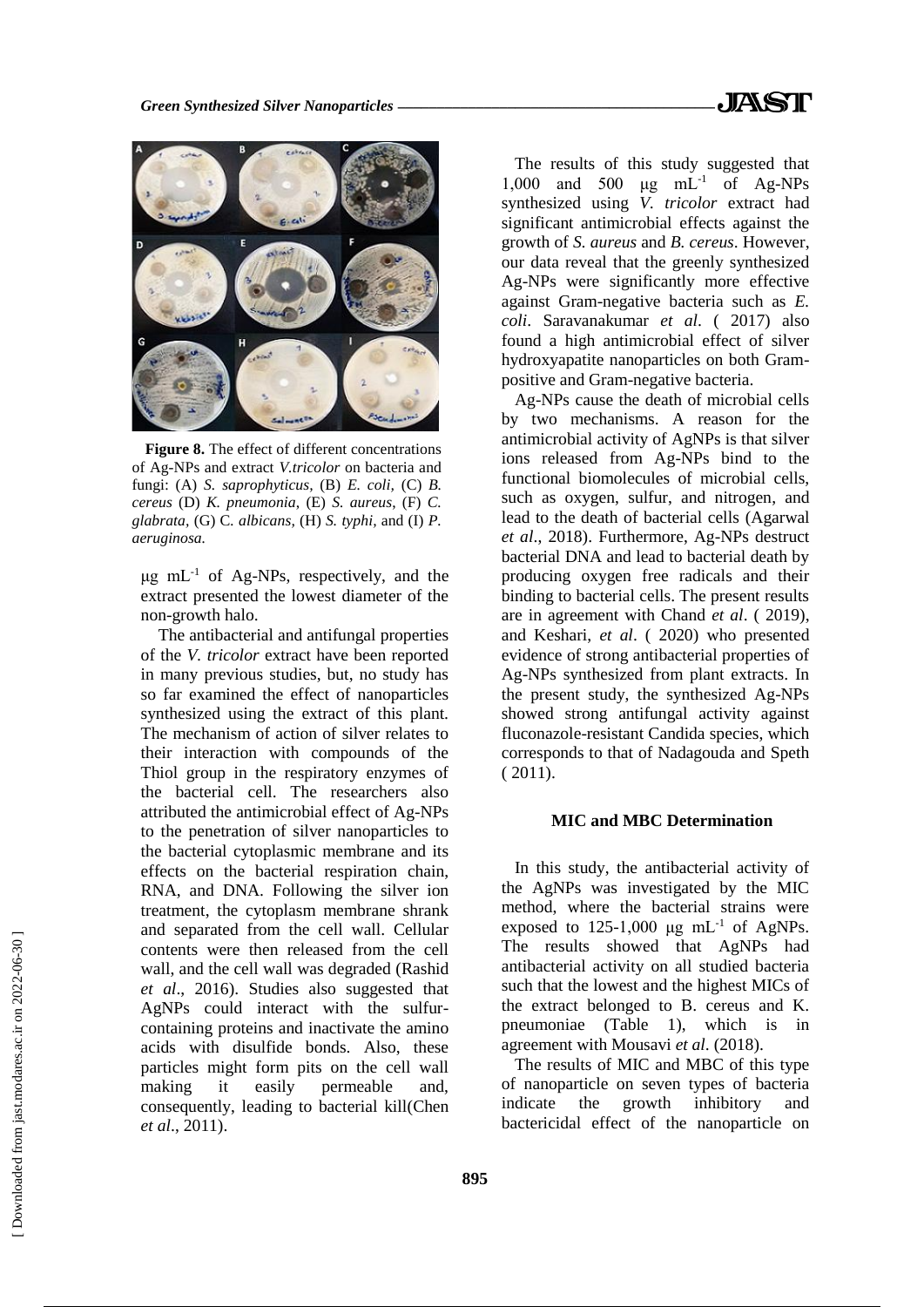| MBC ( $\mu$ g mL <sup>-1</sup> ) <sup>a</sup> | MIC $(\mu g \text{ mL}^{-1})$ | Bacteria         |
|-----------------------------------------------|-------------------------------|------------------|
| 1000e                                         | 900e                          | E. coli          |
| 1200c                                         | 1100c                         | S. saprophyticus |
| 1600a                                         | 1500a                         | K. pneumonia     |
| 1000e                                         | 900e                          | S. thyphi        |
| 900f                                          | 800f                          | B. cereus        |
| 1400b                                         | 1300b                         | S. aeureus       |
| 1100d                                         | 1000d                         | P. aeuroginosa   |

**Table 1.** The amount of MIC and MBC silver nanoparticles on seven types of bacteria.

*<sup>a</sup>* Mismatched letters in each column indicate a significant difference at the 5% probability level.



**Figure** 9. The survival rate of hepatocellular carcinoma cells exposed to different concentrations of Ag-NPs and *V. tricolor* extract.

bacteria in this study. Bacterial growth was observed at a low concentration of nanoparticles, but increasing the concentration of nanoparticles reduced bacterial growth. Therefore, antibacterial effects were directly related to the concentration of biosynthesized silver nanoparticles. The MIC was determined by examining the growth or no growth of bacteria in the culture medium containing different concentrations of nanoparticles. Among the studied bacteria, *Klebsiella pneumonia* and *Bacillus cereus* showed the highest and the lowest resistance, respectively, to biosynthesized nanoparticles. The main mechanism of the antibacterial property of Ag-NPs is the release of silver ions. However, the mechanism of silver ion activity has not yet been fully understood from a molecular microbiology point of view. Some of the principal mechanisms are damage to cell membranes, generation of Reactive Oxygen Species (ROS), and cell invasion by silver ions (or even Ag-NPs due to membrane cavities),

followed by damage to ATP products and inhibition of DNA replication (Rashid *et al*., 2016). Cell membrane damage by silver ions has been reported in many studies, which are mainly based on observing large cavities or holes in the bacterial membrane by the SEM analysis. Nano-silver ions may interact with sulfur-containing membrane proteins (e.g. with the thiol protein group in the respiratory chain) and induce physical damage to the membrane. In the present study, the antibacterial effect of Ag-NPs against the studied bacteria may be due to the inability of these microorganisms to replicate themselves and inactivate cellular proteins.

# **Anticancer Activity Assay**

Figure 9 shows the biological ability of AgNPs and the extract on the hepatocellular carcinoma cells obtained by the MTT assay after 24 hours. The measured IC50 of the synthesized AgNPs and the extract were 11.83 and 204.4  $\mu$ g mL<sup>-1</sup>, respectively.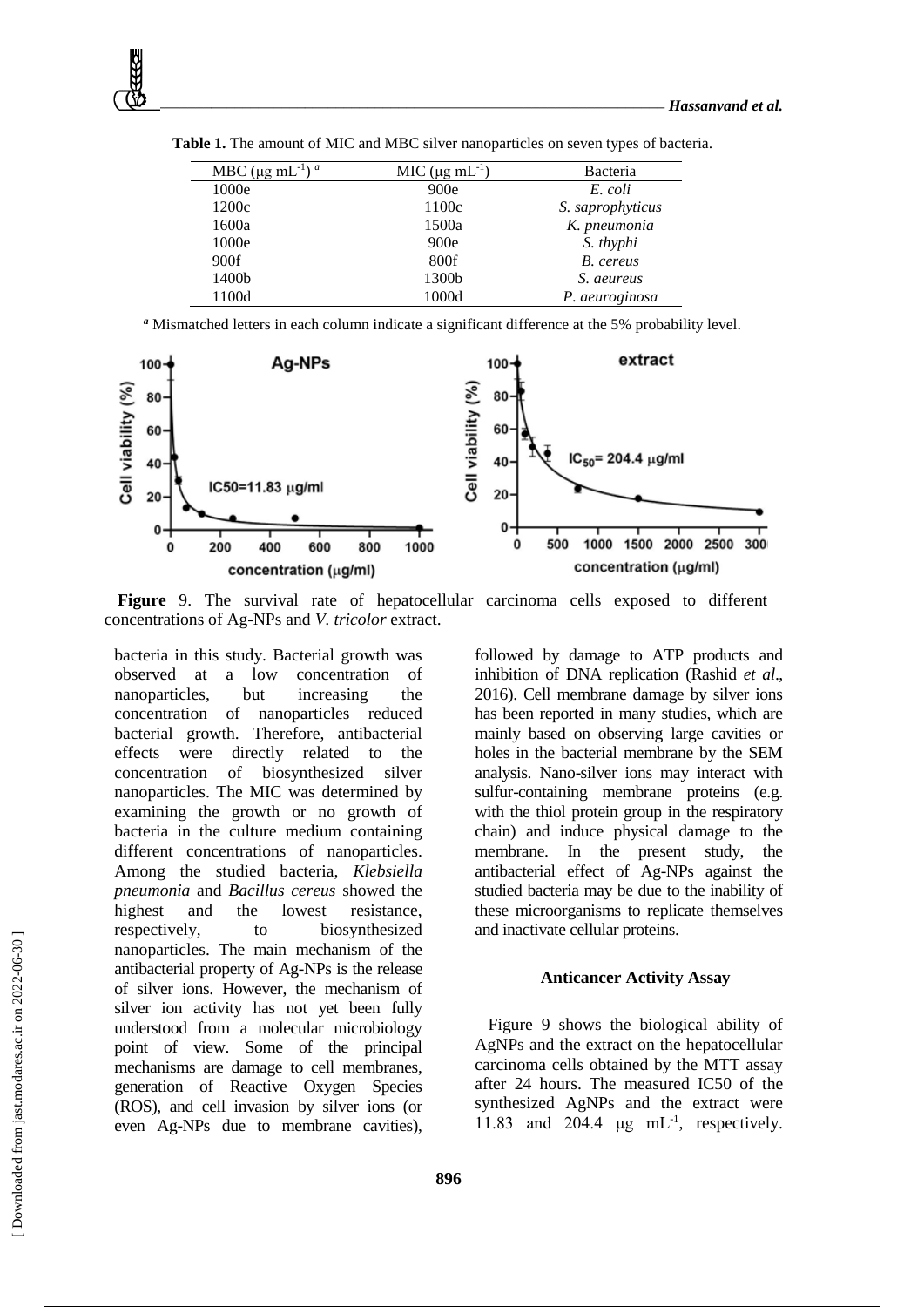According to the figures, the highest survival rate of cancer cells was observed in AgNPs and the extract at a concentration of 0 μg mL-1 . Anandan *et al*. ( 2019) synthesized AgNPs with a size range of 10- 20 nm using *Dodonaea viscosa* extract and calculated an IC50 level of 14  $\mu$ g mL<sup>-1</sup> for HepG2 hepatocellular carcinoma cells. The toxicity of nanoparticles at effective concentrations on the cancer cells showed a higher potential of nanoparticles in inhibiting the growth of cancer cells. Certainly, biologically produced AgNPs mainly affect the tumor cells. The cytotoxic effect of AgNPs on hepatocellular carcinoma cells suggests that AgNPs may play an essential role in developing potentially useful nanomaterials against various types of cancer. Adebayo *et al*.( 2020) showed that AgNPs synthesized using the leaves of *Detarium microcarpum* inhibited pancreatic and cervical cancer cells at IC50s of approximately 84 and 3  $\mu$ g mL<sup>-1</sup>, respectively, whereas healthy cells were not affected by these concentrations. The ability of AgNPs to inhibit cancer cells was attributed to the high antioxidant properties of AgNPs synthesized using the leaves of *D. microcarpum* in free radical scavenging. The recent literature indicates that oxidative stress leads to liver and skin cancers due to various factors; therefore, one of the most important mechanisms can be the role of free radicals, which play a key role in cell damage and cancer according to the evidence (Ghavami *et al*., 2009). Oxidative stress in the cell occurs through the activation of lipoxygenase systems and arachidonic acid metabolism along with the production of prostaglandins, which results in lipid peroxidation and producing different freed radicals, causing cell toxicity, mutation, and cancer. Recent studies have shown that the release of radicals or a variety of ROS causes lipid peroxidation in skin cell membranes, which in turn leads to skin cancer and liver damage. In the current study, silver nanoparticles could inhibit free radicals due to their high antioxidant properties, thereby inhibiting cancer cells

(Inbathamizh *et al*., 2013). The *V. tricolor*  plant extract was reported to have a strong inhibitory effect on the proliferation of cervical cancer cells, which was attributed to the main compound of this plant, i.e. cyclotides, having antitumor and antimicrobial effects.

# **CONCLUSIONS**

The results of this study show the high potential of *V. tricolor* flower extract to reduce metal ions and convert them to nanometric metal atoms. This research shows that Ag-NPs synthesized by the green method are very cost-effective and show high antimicrobial and antioxidant activities. The toxic effect of Ag-NPs on hepatocellular carcinoma cells introduces this nanoparticle as a suitable candidate for the treatment and inhibition of cancer cells. Consequently, further studies are recommended to understand the mechanism of these nanoparticles in the inhibition of cancer cells.

# **ACKNOWLEDGEMENTS**

This research was performed in Razi Herbal Medicines Research Center, Lorestan University of Medical Sciences.

# **REFERENCES**

- 1. Adebayo, I. A., Arsad, H., Gagman, H. A., Ismail, N. Z. and Samian, M. R. 2020. Inhibitory Effect of Eco-Friendly Naturally Synthesized Silver Nanoparticles from the Leaf Extract of Medicinal *Detarium microcarpum* Plant on Pancreatic and Cervical Cancer Cells. *Asian Pac. J. Cancer Prev*., **21**: 1247–1252.
- 2. Agarwal, H.; Venkat Kumar, S. and Rajeshkumar, S. 2018. Antidiabetic Effect of Silver Nanoparticles Synthesized Using Lemongrass (*Cymbopogon citratus*) through Conventional Heating and Microwave Irradiation Approach. *J. Microbiol. Biotechnol. Food Sci*., **7**: 371–376.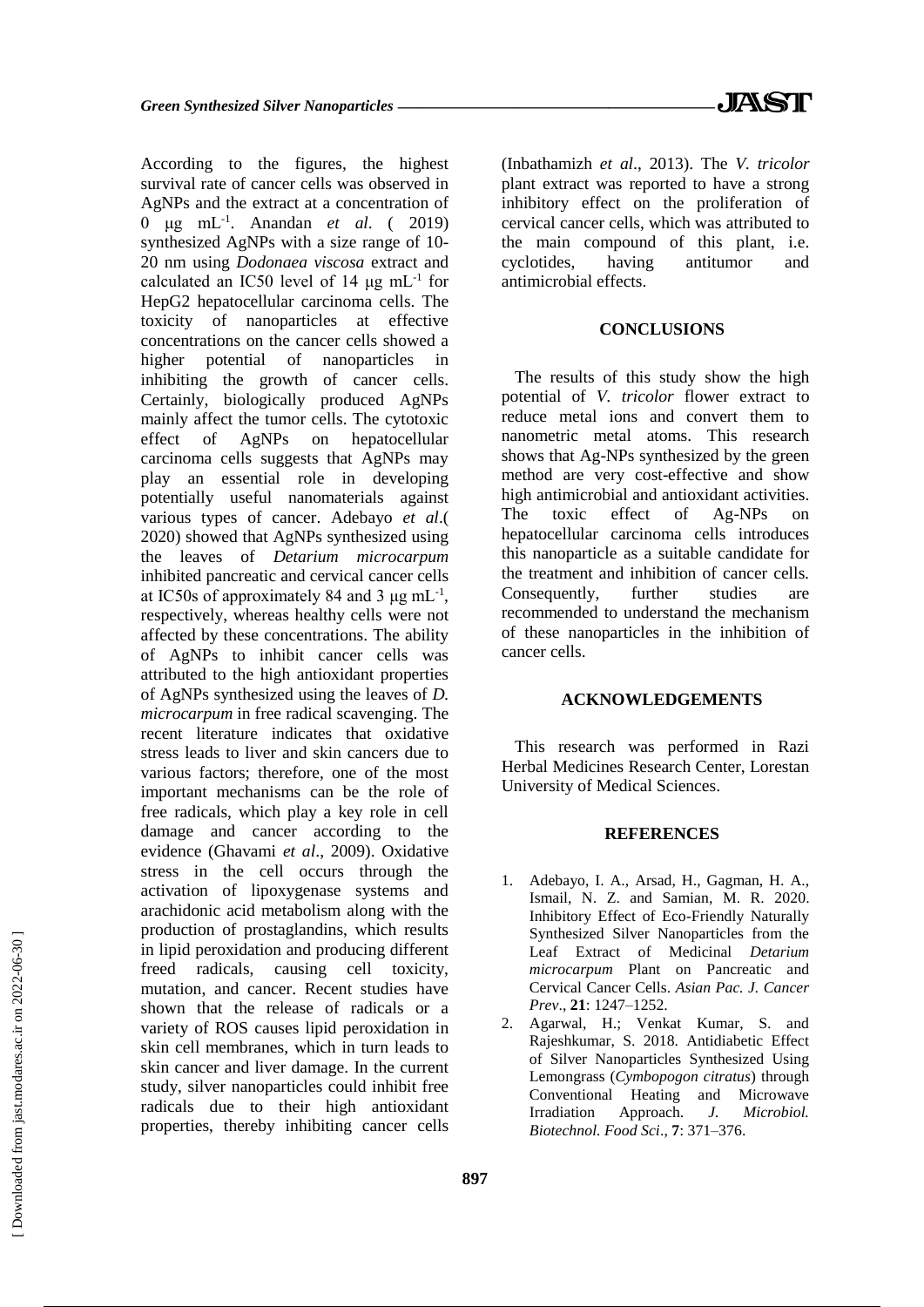- 3. Ahmed, S., Saifullah., Ahmad, M., Swami, B. L. and Ikram, S. 2016. Green Synthesis of Silver Nanoparticles Using *Azadirachta indica* Aqueous Leaf Extract. *J. Radiat Res. Appl. Sci*., **9:** 1–7.
- 4. Ajitha, B., Reddy, Y. A. K. and Reddy, P. S. 2015. Green Synthesis and Characterization of Silver Nanoparticles Using *Lantana camara* Leaf Extract. *Mater. Sci. Eng. C*., **49**: 373–381.
- 5. Anandalakshmi, K., Venugobal, J. and Ramasamy, V. 2016. Characterization of Silver Nanoparticles by Green Synthesis Method Using *Pedalium murex* Leaf Extract and Their Antibacterial Activity. *Appl. Nanosci*.,**6:** 399–408.
- 6. Anandan, M., Poorani, G., Boomi, P., Varunkumar, K., Anand, K., Chuturgoon, A. A., Saravanan, M. and Prabu, H. G. 2019. Green Synthesis of Anisotropic Silver Nanoparticles from the Aqueous Leaf Extract of *Dodonaea viscosa* with Their Antibacterial and Anticancer Activities. *Process Biochem*., **80**: 80–88.
- 7. Bhakya, S., Muthukrishnan, S., Sukumaran, M. and Muthukumar, M. 2016. Biogenic Synthesis of Silver Nanoparticles and Their Antioxidant and Antibacterial Activity. *Appl. Nanosci*., **6**: 755–766.
- 8. Bora, K. S. and Sharma, A. 2011. The Genus Artemisia: A Comprehensive Review. *Pharm. Biol*., **49**: 101–109.
- 9. Chand, K., Abro, M. I., Aftab, U., Shah, A. H., Lakhan, M. N., Cao, D., Mehdi, G. and Mohamed, A. M. A. 2019. Green Synthesis Characterization and Antimicrobial Activity against Staphylococcus aureus of Silver Nanoparticles Using Extracts of Neem, Onion and Tomato. *RSC Adv*., **9:** 17002– 17015.
- 10. Chand, K., Cao, D., Fouad, D. E., Shah, A. H., Dayo, A. Q., Zhu, K., Lakhan, M. N., Mehdi, G. and Dong, S. 2020. Green Synthesis, Characterization and Photocatalytic Application of Silver Nanoparticles Synthesized by Various Plant Extracts. *Arab. J. Chem.,* **13(11):** 8248- 8261.
- 11. Chen, M., Yang, Z., Wu, H., Pan, X., Xie, X. and Wu, C. 2011. Antimicrobial Activity and the Mechanism of Silver Nanoparticle Thermosensitive Gel. *Int. J. Nanomed*., **6**: 2873–2877.
- 12. Dai, H. Y., Yang, H. M., Jian, X., Liu, X. and Liang, Z. H. 2017. Performance of

Ag2O/Ag Electrode as Cathodic Electron Acceptor in Microbial Fuel Cell. *Acta Metallurgica Sinica*, **30**: 1243–1248.

- 13. Dauthal, P. and Mukhopadhyay, M. 2013. *In-Vitro* Free Radical Scavenging Activity of Biosynthesized Gold and Silver Nanoparticles Using *Prunus armeniaca* (Apricot) Fruit Extract. *J. Nanopart Res*., **15**: 1366.
- 14. Ebrahimzadeh, M. A., Nabavi, S. M., Nabavi, S. F., Bahramian, F., Bekhradnia, A. R., others. PROVIDE ALL AUTHORS NAMES!! 2010. Antioxidant and Free Radical Scavenging Activity of *H. officinalis* L. var. Angustifolius, *V. odorata, B. hyrcana* and *C. speciosum. Pak. J. Pharm. Sci*., **23**: 29–34.
- 15. Gan, P. P. and Li, S. F. Y. 2012. Potential of Plant as a Biological Factory to Synthesize Gold and Silver Nanoparticles and Their Applications. *Rev. Environ. Sci. Biotechnol*., **11:** 169–206.
- 16. Ghavami, S., Hashemi, M., Ande, S. R., Yeganeh, B., Xiao, W., Eshraghi, M., Bus, C. J., Kadkhoda, K., Wiechec, E., Halayko, A. J. and Los, M. 2009. Apoptosis and Cancer: Mutations within *Caspase* Genes. *J. Med. Genet*., **46:** 497–510.
- 17. Gilavand, F., Saki, R., Mirzaei, S. Z., Esmaeil Lashgarian, H., Karkhane, M. and Marzban, A. 2020. Green Synthesis of Zinc Nanoparticles Using Aqueous Extract of *Magnoliae officinalis* and Assessment of Its Bioactivity Potentials. *Biointerface Res. Appl. Chem*., **11(1)**: 7765-7774
- 18. Inbathamizh, L., Ponnu, T. M. and Mary, E. J. 2013. *In Vitro* Evaluation of Antioxidant and Anticancer Potential of *Morinda pubescens* Synthesized Silver Nanoparticles. *J. Pharm. Res*., **6:** 32–38.
- 19. Jagtap, U. B. and Bapat, V. A. 2013. Green Synthesis of Silver Nanoparticles Using *Artocarpus heterophyllus* Lam. Seed Extract and Its Antibacterial Activity. *Ind. Crops Prod*., **46:** 132–137.
- 20. Keshari, A. K., Srivastava, R., Singh, P., Yadav, V. B. and Nath, G. 2020. Antioxidant and Antibacterial Activity of Silver Nanoparticles Synthesized by *Cestrum nocturnum*. *J. Ayurveda Integr. Med*., **11:** 37–44.
- 21. Khoshnamvand, M., Huo, C. and Liu, J. 2019. Silver Nanoparticles Synthesized Using *Allium ampeloprasum* L. Leaf Extract: Characterization and Performance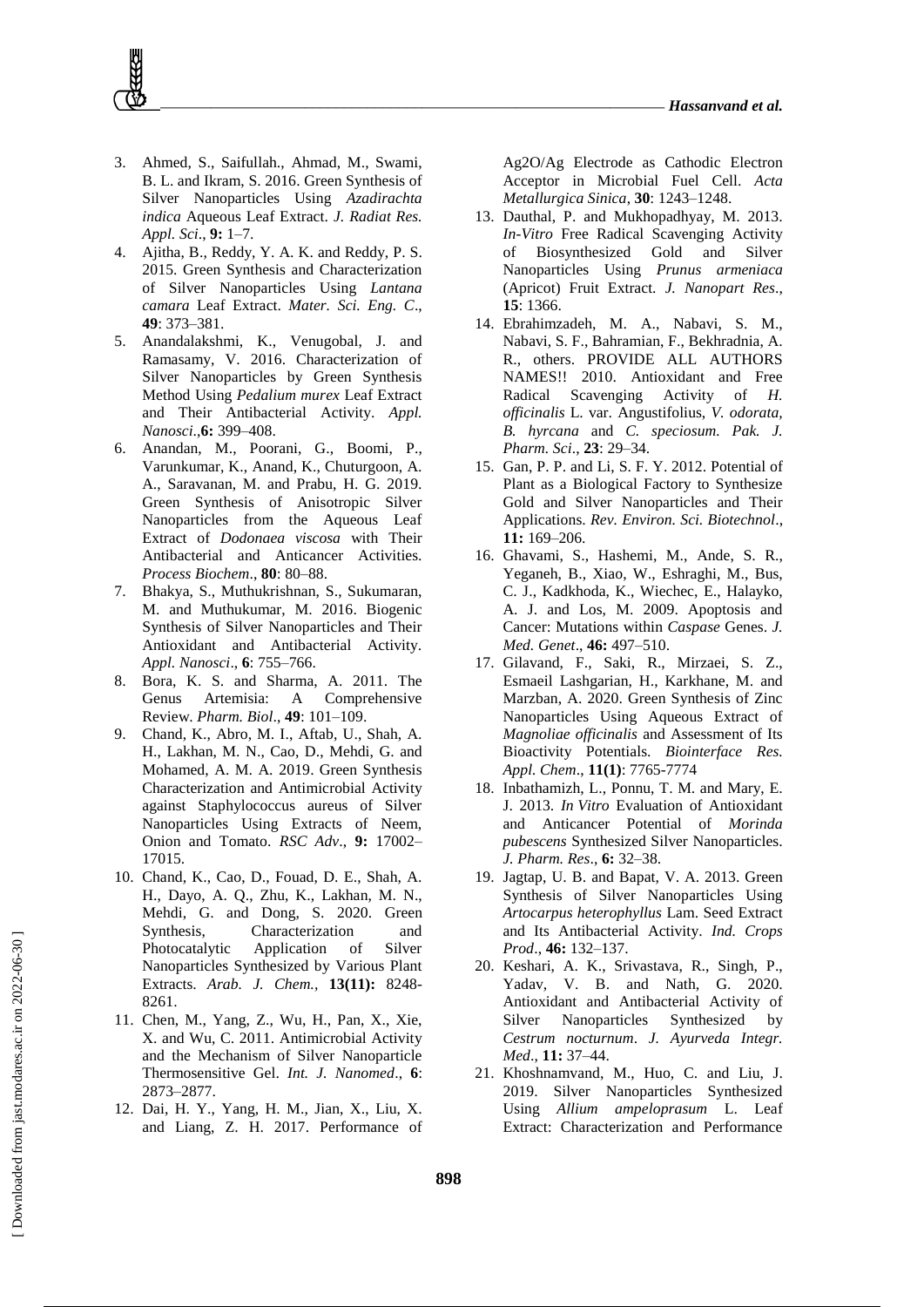in Catalytic Reduction of 4-Nitrophenol and Antioxidant Activity. *J. Mol. Struct*., **1175**: 90–96.

- 22. Markus, J., Wang, D., Kim, Y. J., Ahn, S., Mathiyalagan, R., Wang, C., and Yang, D. C. 2017. Biosynthesis, Characterization, and Bioactivities Evaluation of Silver and Gold Nanoparticles Mediated by the Roots of Chinese Herbal Angelica Pubescens Maxim . *Nanoscale Res. Lett. NA,* **12(1):** 46.
- 23. Moteriya, P. and Chanda, S. 2017. Synthesis and Characterization of Silver Nanoparticles Using *Caesalpinia pulcherrima* Flower Extract and Assessment of Their *in Vitro*  Antimicrobial, Antioxidant, Cytotoxic, and Genotoxic Activities. *Artif. Cells Nanomed. Biotechnol*., **45:** 1556–1567.
- 24. Mousavi, B., Tafvizi, F. and Zaker Bostanabad, S. 2018. Green Synthesis of Silver Nanoparticles Using *Artemisia turcomanica* Leaf Extract and the Study of Anti-Cancer Effect and Apoptosis Induction on Gastric Cancer Cell Line (AGS). *Artif. Cells Nanomed. Biotechnol*., **46:** 499–510.
- 25. Nadagouda, M. N., Speth, T. F. and Varma, R. S. 2011. Microwave-Assisted Green Synthesis of Silver Nanostructures. *Acc. Chem. Res*., **44**: 469–478.
- 26. Patra, J. K. and Baek, K. H. 2016. Biosynthesis of Silver Nanoparticles Using Aqueous Extract of Silky Hairs of Corn and Investigation of Its Antibacterial and Anticandidal Synergistic Activity and Antioxidant Potential. *IET Nanobiotechnol*., **10**: 326–333.
- 27. Poinern, G. E. J., Chapman, P., Shah, M. and Fawcett, D. 2013. Green Biosynthesis of Silver Nanocubes Using the Leaf Extracts from *Eucalyptus macrocarpa*. *Nano Bull*., **2:** 130101.
- 28. Rashid, M. I., Mujawar, L. H., Rehan, Z. A., Qari, H.; Zeb, J., Almeelbi, T. and Ismail, I. M. I. 2016. One-Step Synthesis of Silver Nanoparticles Using P*hoenix dactylifera*

Leaves Extract and Their Enhanced Bactericidal Activity. *J. Mol. Liq*., **223**: 1114–1122.

- 29. Ravichandran, V., Vasanthi, S., Shalini, S., Shah, S. A. A., Tripathy, M. and Paliwal, N. 2019. Green Synthesis, Characterization, Antibacterial, Antioxidant and Photocatalytic Activity of *Parkia speciosa* Leaves Extract Mediated Silver Nanoparticles. *Results Phys*., **15**: 102565.
- 30. Ruttkay-Nedecky, B., Krystofova, O., Nejdl, L. and Adam, V. 2017. Nanoparticles Based on Essential Metals and Their Phytotoxicity. *J. Nanobiotechnol*., **15**: 33.
- 31. Saravanakumar, A., Peng, M. M., Ganesh, M., Jayaprakash, J., Mohankumar, M. and Jang, H. T. 2017. Low-Cost and Eco-Friendly Green Synthesis of Silver Nanoparticles Using *Prunus japonica* (Rosaceae) Leaf Extract and Their Antibacterial, Antioxidant Properties. *Artif. Cells Nanomed. Biotechnol*., **45**: 1165–1171.
- 32. Siddiqui, M. W., Bansal, V. and Prasad, K. 2017. *Plant Secondary Metabolites. Volume 2: Stimulation, Extraction, and Utilization.* CRC Press Taylor and Francis Group, 318 PP.
- 33. Tăbăran, A. F., Matea, C. T., Mocan , A., Mihaiu, M., Iancu, C. and Mocan, L. 2020. Silver Nanoparticles for the Therapy of Tuberculosis. *Int. J. Nanomed*., **15**: 2231.
- 34. Tang, J., Wang, C. K., Pan, X., Yan, H., Zeng, G., Xu, W., He, W., Daly, N. L., Craik, D. J., and Tan, N. 2010. Isolation and Characterization of Cytotoxic Cyclotides from Viola Tricolor. Peptides 31(8): 1434- 1440.
- 35. Yuan, C. G., Huo, C., Gui, B., Liu, P. and Zhang, C. 2017. Green Synthesis of Silver Nanoparticles Using *Chenopodium aristatum* L. Stem Extract and Their Catalytic/Antibacterial Activities. *J. Clust. Sci*., **28**: 1319–1333.